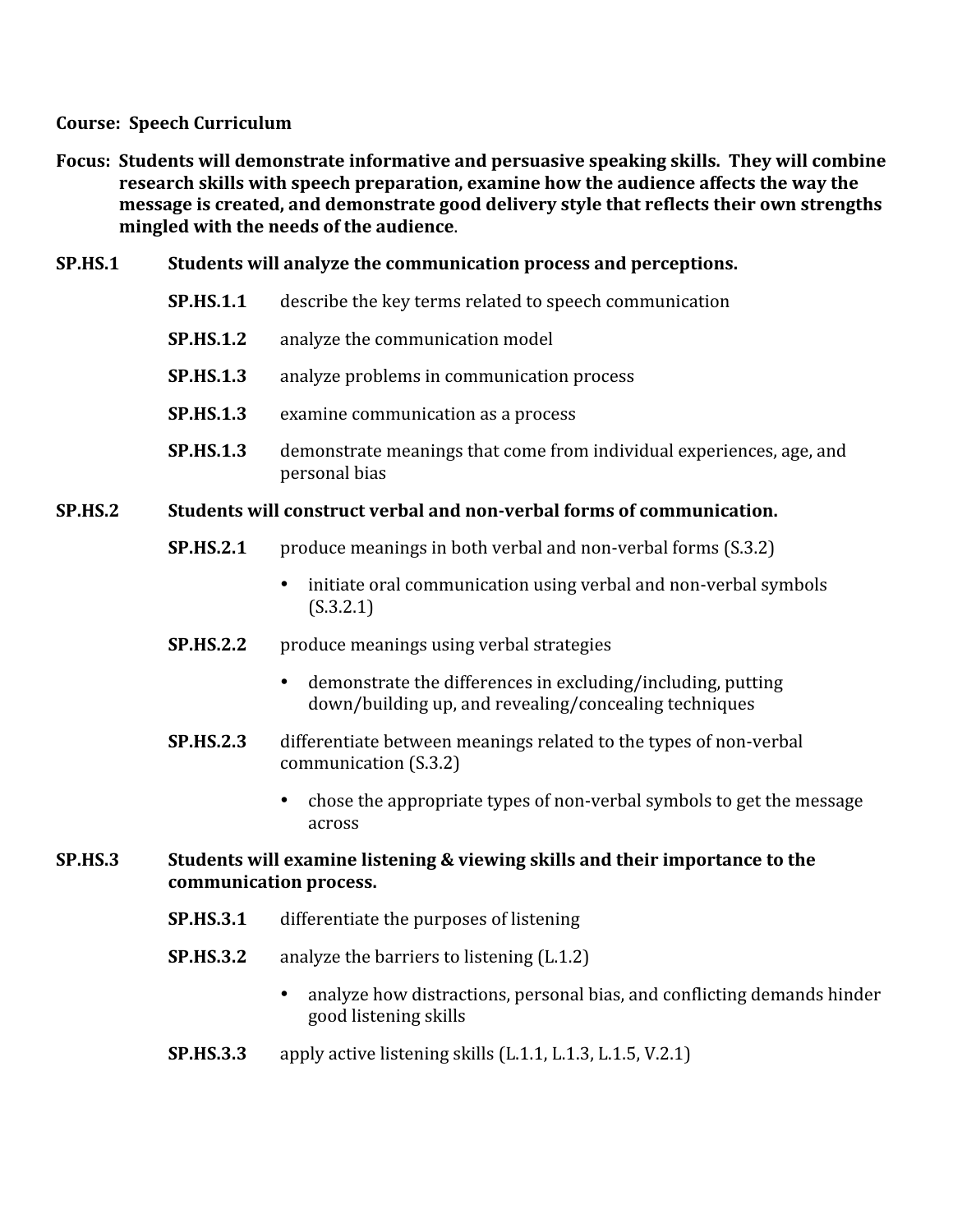- vary approaches to listening depending upon purpose, setting, and content
(L1.1.3)
- responsibly focus attention on the speaker and/or message (L.1.1.1)
- offer appropriate and effective feedback to a speaker (L.1.3.2)
- interpret multiple messages (L.1.5.2)
- distinguish between fact and opinion  $(1.5.3)$
- accept responsibility for focusing attention on visual messages (V.2.1.1)
- recognize the relationship of parts a whole in visual messages (V.2.2.3)
- **SP. HS.3.4** critique the value/problems of propaganda (L.1.2, L.1.5)
	- distinguish between supported and unsupported statements (L.1.5.1)
	- recognize motives of persuasive appeals (L.1.5.5)
	- associate appropriate meaning with subtle or complex verbal and nonverbal
	cues
	(L.1.2.1)

# **SP.HS.4 Students
will
demonstrate
the
speech
preparation
process.**

- **SP.HS.4.1** apply the duties of the speaker and listener
- **SP.HS.4.2** demonstrate the pre-writing process to creating a speech (S.3.1)
	- describe the different purposes for writing (S.3.1.2)
	- describe the context and the occasion of the message (S.3.1.3)
	- analyze the characteristics of the audience (S.3.1.1)
- **SP.HS.4.3** analyze the types of evidence/support material (S.3.4)
	- adapt information according to the purpose, audience, occasion, and context
	(S.3.4.1)
- **SP.HS.4.4** select the best type of reasoning (S.3.3)
	- use language effectively and appropriately (S.3.3.5)
	- develop thought using increasing complexity (S.3.3.1)
- **SP.HS.4.5** compile an outline using the appropriate organizational pattern & transitions (S.3.3)
	- organize details in logical order (S.3.3.3)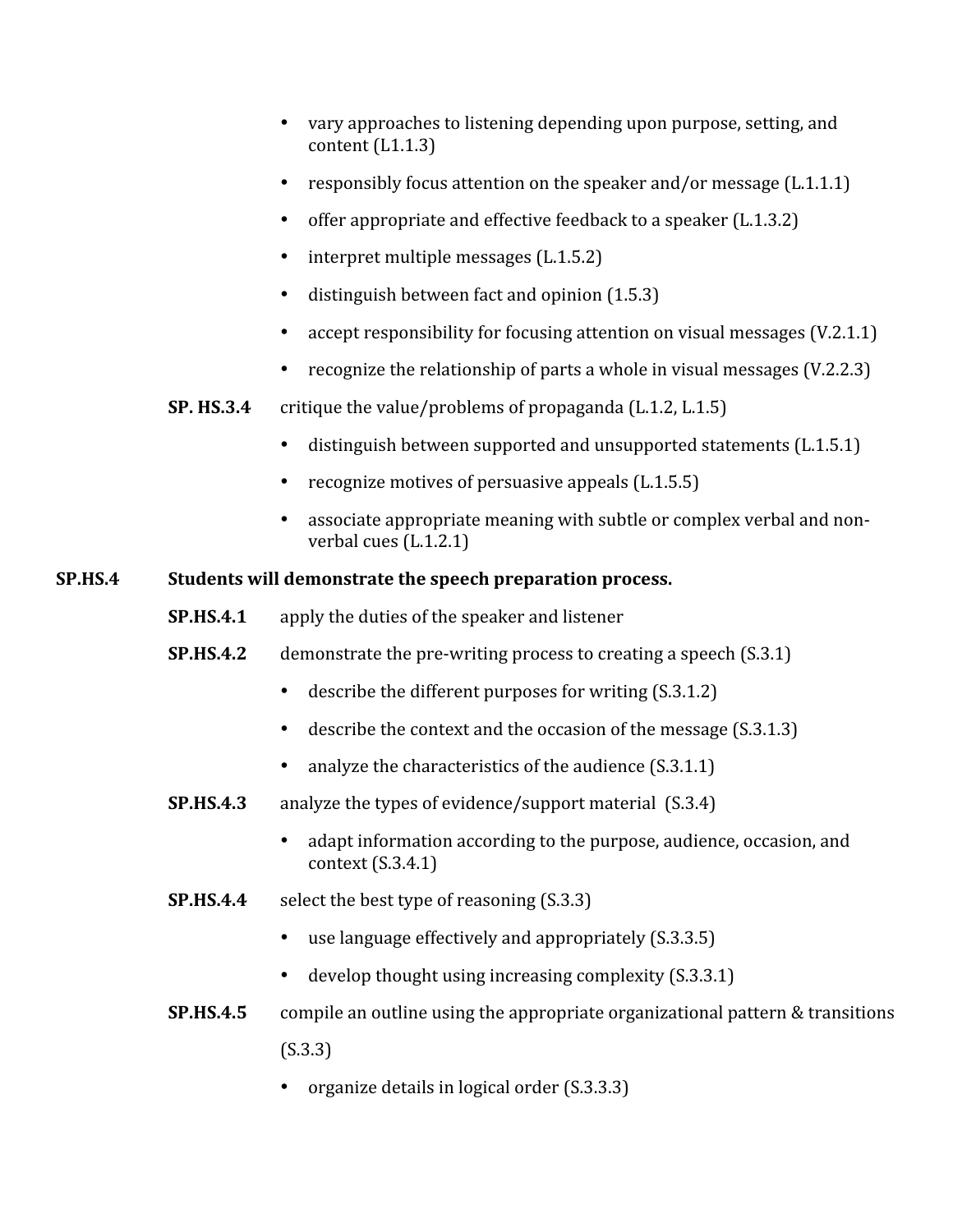- use transitions between parts of a message (S.3.3.4)
- **SP.HS.4.6** analyze the best speaking strategy (S.3.4)
	- use authentic voice that shows the student's personality (S.3.4.7)
	- use oral language style as opposed to written language style (S.3.4.6)
- **SP.HS.4.7** create appropriate introductions and conclusions (S.3.3.2)
- **SP.HS.4.8** create appropriate visual aids (M.5.1)
	- know various methods to create media products, such as computer applications,
	video,
	and
	audiotapes,
	recordings,
	live
	presentations, and
	props
	(M.5.1.1)

### **SP.HS.5 Students
will
demonstrate
good
delivery
skills.**

- **SP.HS.5.1** compare the different types of speeches
	- demonstrate
	the
	differences
	between
	impromptu,
	manuscript, memorized,
	and
	extemporaneous
	speeches
- **SP.HS.5.2** demonstrate good delivery style with the voice and body (S.3.5)
	- use an extemporaneous manner of speaking including the appropriate use
	of
	notes
	(S.3.5.4)
	- refine presentation for improvement of delivery skills (S.3.5.1)
	- avoids distracting delivery behaviors, such as fidgeting, rocking podium shuffling notes, vocalized pauses, and unintended pauses (S.3.5.4)
- **SP.HS.5.3** demonstrate the different types of visual aids (S.3.5)
	- use audiovisual materials and equipment to enhance presentation (S.3.5.3)
	- effectively uses materials and equipment (S.3.5.5)

#### **SP.HS.6 Students
will
prepare
and
deliver
informative
type
speech.**

- **SP.HS.6.1** research
information
(IR.4.1,
IR4.2
	- differentiate between types and formats of reference materials, such as print,
	electronic,
	and
	expert
	source.
	(IR.4.1.1)
	- use appropriate sources for purposes, audiences, occasions, and contexts. (IR.4.2.1)
	- locate electronic, print and expert sources of information (IR.4.2.2)